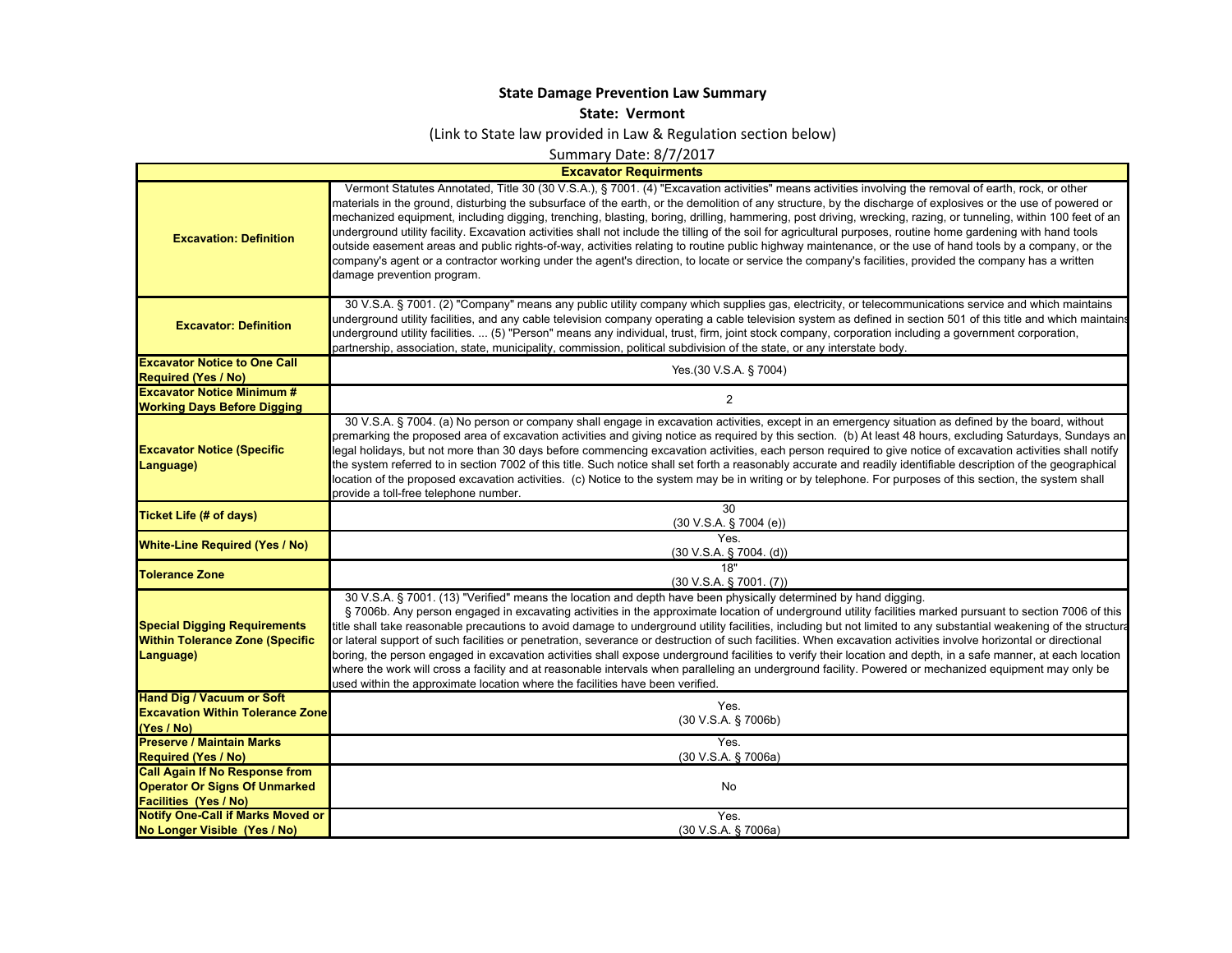| <b>Special Language Regarding</b><br><b>Trenchless Technology (Yes / No)</b>                    | Yes.<br>(30 V.S.A. § 7006b)                                                                                                                                                                                                                                                                                                                                                                                                                                                                                                                                                                                                                                                                                                                                                                                                                                                                                                                                                                                                                                                                                                                                                                                                                                                                                                                                                                              |
|-------------------------------------------------------------------------------------------------|----------------------------------------------------------------------------------------------------------------------------------------------------------------------------------------------------------------------------------------------------------------------------------------------------------------------------------------------------------------------------------------------------------------------------------------------------------------------------------------------------------------------------------------------------------------------------------------------------------------------------------------------------------------------------------------------------------------------------------------------------------------------------------------------------------------------------------------------------------------------------------------------------------------------------------------------------------------------------------------------------------------------------------------------------------------------------------------------------------------------------------------------------------------------------------------------------------------------------------------------------------------------------------------------------------------------------------------------------------------------------------------------------------|
| <b>Separate Locate Request</b><br><b>Required for Each Excavator (Yes)</b><br>/ No)             | Yes.<br>(30 V.S.A. § 7004 (a))                                                                                                                                                                                                                                                                                                                                                                                                                                                                                                                                                                                                                                                                                                                                                                                                                                                                                                                                                                                                                                                                                                                                                                                                                                                                                                                                                                           |
| <b>Notify Operator of Damage (Yes /</b><br>No)                                                  | Yes.<br>(30 V.S.A. § 7007)                                                                                                                                                                                                                                                                                                                                                                                                                                                                                                                                                                                                                                                                                                                                                                                                                                                                                                                                                                                                                                                                                                                                                                                                                                                                                                                                                                               |
| <b>Notify One Call Center of Damage</b><br>(Yes / No)                                           | <b>No</b>                                                                                                                                                                                                                                                                                                                                                                                                                                                                                                                                                                                                                                                                                                                                                                                                                                                                                                                                                                                                                                                                                                                                                                                                                                                                                                                                                                                                |
| <b>Call 911 if Hazardous Materials</b>                                                          | No                                                                                                                                                                                                                                                                                                                                                                                                                                                                                                                                                                                                                                                                                                                                                                                                                                                                                                                                                                                                                                                                                                                                                                                                                                                                                                                                                                                                       |
| <b>Released (Yes / No)</b>                                                                      |                                                                                                                                                                                                                                                                                                                                                                                                                                                                                                                                                                                                                                                                                                                                                                                                                                                                                                                                                                                                                                                                                                                                                                                                                                                                                                                                                                                                          |
| <b>Notice Exemptions (Yes / No)</b>                                                             | Yes                                                                                                                                                                                                                                                                                                                                                                                                                                                                                                                                                                                                                                                                                                                                                                                                                                                                                                                                                                                                                                                                                                                                                                                                                                                                                                                                                                                                      |
| <b>Notice Exemptions (Specific</b><br>Language))                                                | 30 V.S.A. § 7001. In this chapter:  (4)  Excavation activities shall not include the tilling of the soil for agricultural purposes, routine home gardening<br>with hand tools outside easement areas and public rights-of-way, activities relating to routine public highway maintenance, or the use of hand tools by a<br>company, or the company's agent or a contractor working under the agent's direction, to locate or service the company's facilities, provided the company ha<br>a written damage prevention program.<br>Code of Vermont Rules (CVR), § 30-000-008 Rule 3.804 (A) In the event of a situation which poses a threat to life, health, property, continued utility<br>service, or the operation of a major industrial plant or public facility, excavation may begin as soon as notice thereof is given to the damage prevention<br>system. Such notice must be given by telephone. If the threat is of such an immediate nature that the delay caused by notifying the damage prevention<br>system would itself increase the threat, excavation may begin at once. The excavator shall thereafter use due care to ensure that the underground plant of<br>utilities in the area of said excavation is not damaged. (B) A utility may agree with an excavator, in advance, on conditions in which notice is waived or upon<br>provisions for notice not consistent with this rule. |
|                                                                                                 | <b>Operator Response</b>                                                                                                                                                                                                                                                                                                                                                                                                                                                                                                                                                                                                                                                                                                                                                                                                                                                                                                                                                                                                                                                                                                                                                                                                                                                                                                                                                                                 |
| Minimum # Days for Operator to<br><b>Respond After Receiving Notice</b><br>(Generally)          | $\overline{2}$                                                                                                                                                                                                                                                                                                                                                                                                                                                                                                                                                                                                                                                                                                                                                                                                                                                                                                                                                                                                                                                                                                                                                                                                                                                                                                                                                                                           |
| <b>Operator Requirements to</b><br><b>Respond to Locate Notification</b><br>(Specific Language) | 30 V.S.A. §7006. A company notified in accordance with section 7005 of this title shall, within 48 hours, exclusive of Saturdays, Sundays and legal<br>holidays, of the receipt of the notice, mark the approximate location of its underground utility facilities in the area of the proposed excavation activities;<br>provided, however, if the company advises the person that the proposed excavation area is of such length or size that the company cannot reasonably mark<br>all of the underground utility facilities within 48 hours, the person shall notify the company of the specific locations in which the excavation activities will first<br>occur and the company shall mark facilities in those locations within 48 hours and the remaining facilities within a reasonable time thereafter. A company<br>and an excavator may by agreement fix a later time for the company's marking of the facilities, provided the marking is made prior to excavation activities.<br>For the purposes of this chapter, the approximate location of underground facilities shall be marked with stakes, paint or other physical means as<br>designated by the board.<br>Also see CVR § 30-000-008 Rule 3.803.                                                                                                                                                                                     |
| <b>Minimum Standards for Locator</b><br><b>Qualifications (Yes / No)</b>                        | No                                                                                                                                                                                                                                                                                                                                                                                                                                                                                                                                                                                                                                                                                                                                                                                                                                                                                                                                                                                                                                                                                                                                                                                                                                                                                                                                                                                                       |
| <b>Minimum Standards for Locator</b><br><b>Qualifications</b><br>(Specific Language)            | Not Addressed                                                                                                                                                                                                                                                                                                                                                                                                                                                                                                                                                                                                                                                                                                                                                                                                                                                                                                                                                                                                                                                                                                                                                                                                                                                                                                                                                                                            |
| <b>Law Specifies Marking Standards</b><br><b>Other Than Color</b><br>(Yes / No)                 | No                                                                                                                                                                                                                                                                                                                                                                                                                                                                                                                                                                                                                                                                                                                                                                                                                                                                                                                                                                                                                                                                                                                                                                                                                                                                                                                                                                                                       |
| <b>Law Specifies Marking Standards</b><br><b>Other Than Color (Specific</b><br>Language)        | CVR § 30-000-008 Rule 3.803 (C) Within forty eight hours of the receipt of notice from the damage prevention system pursuant to 30 V.S.A. § 7005, each<br>utility concerned shall determine whether it has facilities in place and, if so, shall mark or cause to be marked their approximate location, as required by law<br>(D) Such markings shall be with stakes or waterproof paint, using colors prescribed by the American Public Works Association or the American Society of<br>Mechanical Engineers to identify the type of utility facility in place, or by other means acceptable to the company and the excavator.                                                                                                                                                                                                                                                                                                                                                                                                                                                                                                                                                                                                                                                                                                                                                                          |
| Law Includes Specific Language<br>For Operators To Locate Sewer<br>Laterals (Yes / No)          | No                                                                                                                                                                                                                                                                                                                                                                                                                                                                                                                                                                                                                                                                                                                                                                                                                                                                                                                                                                                                                                                                                                                                                                                                                                                                                                                                                                                                       |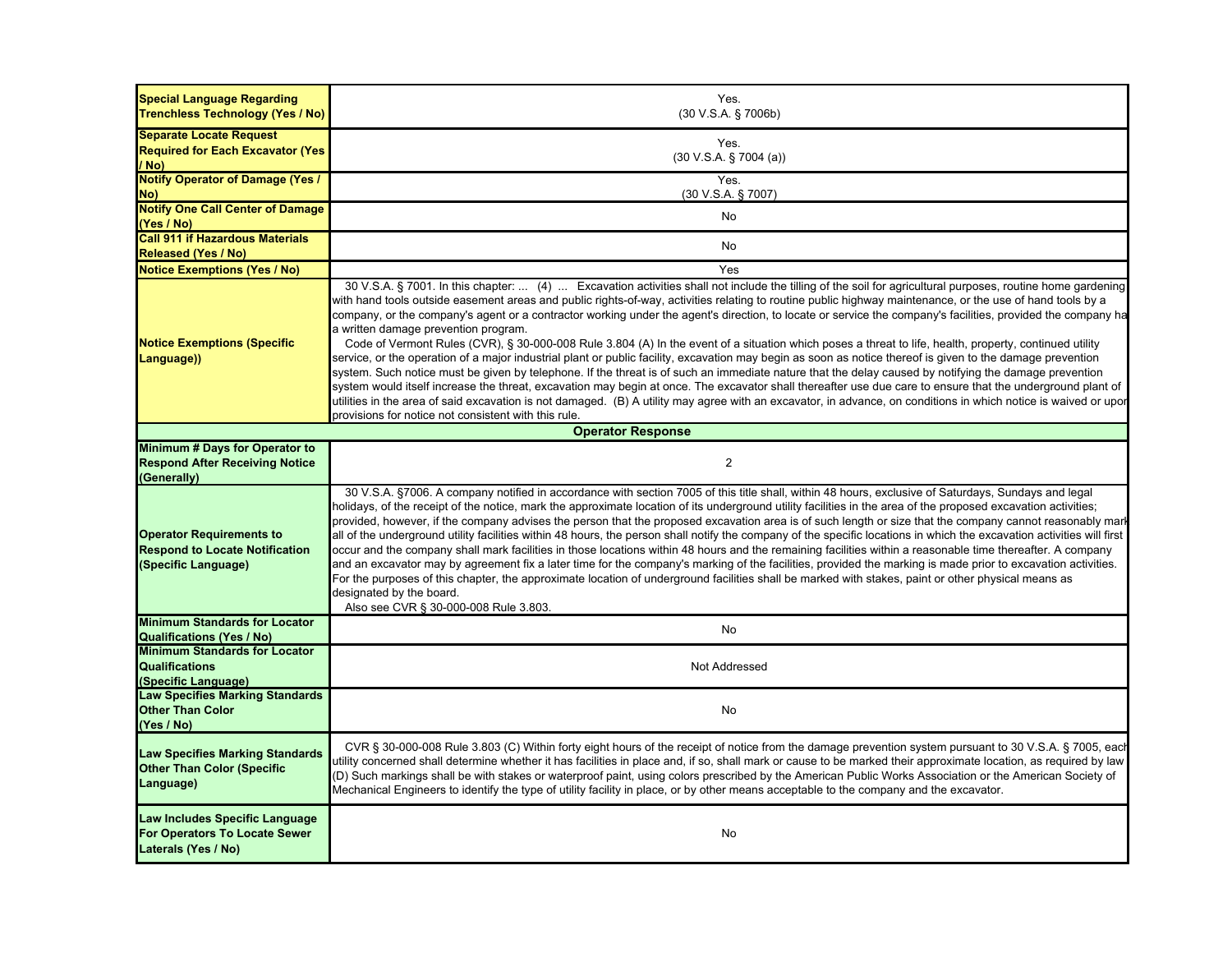| Law Includes Specific Language<br><b>For Operators To Locate</b><br><b>Abandoned Facilities (Yes / No)</b>                                 | No                                                                                                                                                                                                                                                                                                                                                                                                |  |
|--------------------------------------------------------------------------------------------------------------------------------------------|---------------------------------------------------------------------------------------------------------------------------------------------------------------------------------------------------------------------------------------------------------------------------------------------------------------------------------------------------------------------------------------------------|--|
| <b>Operator Must Locate Abandoned</b><br><b>Facilities</b><br>(Specific Language)                                                          | Not Addressed                                                                                                                                                                                                                                                                                                                                                                                     |  |
| <b>Positive Response Required -</b><br><b>Operator Contact Excavator</b><br>(Yes / No)                                                     | No                                                                                                                                                                                                                                                                                                                                                                                                |  |
| <b>Positive Response Required -</b><br><b>Operator Contact Excavator</b><br>(Specific Language)                                            | Not Addressed                                                                                                                                                                                                                                                                                                                                                                                     |  |
| <b>Positive Response Required -</b><br><b>Operator Contact One Call Center</b><br>(Yes / No)                                               | No                                                                                                                                                                                                                                                                                                                                                                                                |  |
| <b>Positive Response Required -</b><br><b>Operator Contact One Call Center</b><br>(Specific Language)                                      | Not Addressed                                                                                                                                                                                                                                                                                                                                                                                     |  |
| <b>Positive Response - One-Call</b><br><b>Automated (Yes / No)</b>                                                                         | No                                                                                                                                                                                                                                                                                                                                                                                                |  |
| <b>Operator Must Provide One-Call</b><br><b>Center with Information On</b><br><b>Locations of Buried Facilities (Yes)</b><br>/ No)         | No                                                                                                                                                                                                                                                                                                                                                                                                |  |
| <b>Operator Must Provide One-Call</b><br><b>Center with Information On</b><br><b>Locations of Buried Facilities</b><br>(Specific Language) | Not addressed.<br>(For related reference, see CVR § 30-000-008 Rule 3.806 (F))                                                                                                                                                                                                                                                                                                                    |  |
| <b>Operator Must Update Information</b><br><b>On Locations of Buried Facilities</b><br>(Yes / No)                                          | No                                                                                                                                                                                                                                                                                                                                                                                                |  |
| <b>Operator Must Update Information</b><br><b>On Locations of Buried Facilities</b><br>(Specific Language)                                 | Not Addressed                                                                                                                                                                                                                                                                                                                                                                                     |  |
| <b>New Facilities Must Be Locatable</b><br><b>Electronically</b><br>(Yes / No)                                                             | Yes                                                                                                                                                                                                                                                                                                                                                                                               |  |
| <b>New Facilities Must Be Locatable</b><br><b>Electronically (Specific Language)</b>                                                       | CVR § 30-000-008 Rule 3.806 (E) In the case of electric or gas facilities, a subsurface marker shall be placed above the entire length of each line or<br>conduit to alert an excavator of the presence of such facility. If the line or conduit is not metallic or otherwise detectable from the surface using a locating<br>device, the subsurface marker shall be of a material so detectable. |  |
| Design Request (Yes / No)                                                                                                                  | No                                                                                                                                                                                                                                                                                                                                                                                                |  |
| One Call, Enforcement, and Reporting                                                                                                       |                                                                                                                                                                                                                                                                                                                                                                                                   |  |
| <b>Mandatory One Call Membership</b><br>(Yes / No)                                                                                         | Yes.<br>(CVR § 30-000-008 Rule 3.802)                                                                                                                                                                                                                                                                                                                                                             |  |
| <b>One Call Membership Exemptions</b><br>(Yes / No)                                                                                        | No                                                                                                                                                                                                                                                                                                                                                                                                |  |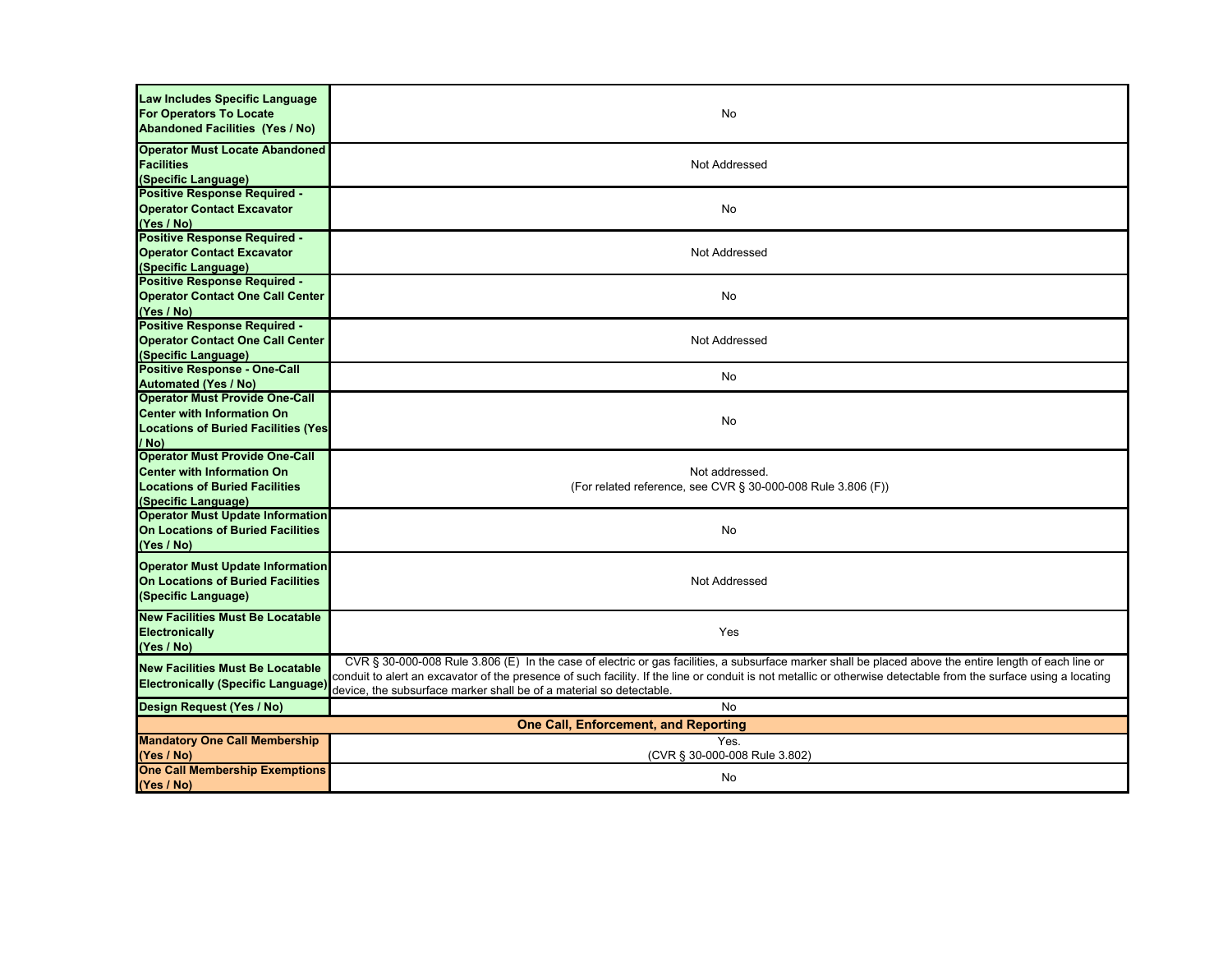| <b>One Call Membership Exemptions</b><br>(Specific Language)                                     | 30 V.S.A. § 7002. Each company shall be a member of and participate in a Public Utility Underground Facility Damage Prevention System as designated<br>by the Board unless granted an exemption by the Board after opportunity for hearing.<br>§ 7003. The Board shall adopt rules, pursuant to 3 V.S.A. chapter 25 relative to:  (6) standards for the granting of exemptions under section 7002 of this<br>title.<br>CVR § 30-000-008 Rule 3.802 (E) No company shall be exempt from membership in the damage prevention system unless it can show that the cost of<br>such membership outweighs the benefit, both to such company and to other affected persons. In ruling on a company's request for exemption, the Board<br>shall consider the following factors                                                                                                                                                                                                                                                                                                                                                                                                                                                                                                                                                                                                                                                                                                                                                                                                                                                                                                                                                                                                                                                                                                                                                                                                                                                                               |
|--------------------------------------------------------------------------------------------------|-----------------------------------------------------------------------------------------------------------------------------------------------------------------------------------------------------------------------------------------------------------------------------------------------------------------------------------------------------------------------------------------------------------------------------------------------------------------------------------------------------------------------------------------------------------------------------------------------------------------------------------------------------------------------------------------------------------------------------------------------------------------------------------------------------------------------------------------------------------------------------------------------------------------------------------------------------------------------------------------------------------------------------------------------------------------------------------------------------------------------------------------------------------------------------------------------------------------------------------------------------------------------------------------------------------------------------------------------------------------------------------------------------------------------------------------------------------------------------------------------------------------------------------------------------------------------------------------------------------------------------------------------------------------------------------------------------------------------------------------------------------------------------------------------------------------------------------------------------------------------------------------------------------------------------------------------------------------------------------------------------------------------------------------------------|
| <b>One-Call Law Addresses Board</b>                                                              | No                                                                                                                                                                                                                                                                                                                                                                                                                                                                                                                                                                                                                                                                                                                                                                                                                                                                                                                                                                                                                                                                                                                                                                                                                                                                                                                                                                                                                                                                                                                                                                                                                                                                                                                                                                                                                                                                                                                                                                                                                                                  |
| Make-Up (Yes / No)<br><b>One-Call Law Addresses Board</b>                                        |                                                                                                                                                                                                                                                                                                                                                                                                                                                                                                                                                                                                                                                                                                                                                                                                                                                                                                                                                                                                                                                                                                                                                                                                                                                                                                                                                                                                                                                                                                                                                                                                                                                                                                                                                                                                                                                                                                                                                                                                                                                     |
| <b>Make-Up (Specific Language)</b>                                                               | Not Addressed                                                                                                                                                                                                                                                                                                                                                                                                                                                                                                                                                                                                                                                                                                                                                                                                                                                                                                                                                                                                                                                                                                                                                                                                                                                                                                                                                                                                                                                                                                                                                                                                                                                                                                                                                                                                                                                                                                                                                                                                                                       |
| <b>Separate Body Designated to</b>                                                               |                                                                                                                                                                                                                                                                                                                                                                                                                                                                                                                                                                                                                                                                                                                                                                                                                                                                                                                                                                                                                                                                                                                                                                                                                                                                                                                                                                                                                                                                                                                                                                                                                                                                                                                                                                                                                                                                                                                                                                                                                                                     |
| <b>Advise Enforcement Authority</b><br>(Yes / No)                                                | Yes                                                                                                                                                                                                                                                                                                                                                                                                                                                                                                                                                                                                                                                                                                                                                                                                                                                                                                                                                                                                                                                                                                                                                                                                                                                                                                                                                                                                                                                                                                                                                                                                                                                                                                                                                                                                                                                                                                                                                                                                                                                 |
| <b>Separate Body Designated to</b><br><b>Advise Enforcement Authority</b><br>(Specific Language) | CVR § 30-000-008 Rule 3.805  (D) Following receipt of an Underground Facility Damage Prevention Report or annual report, the Board [Vermont Publi<br>Service Board] may request the Department of Public Service to investigate the facts and make a report.<br>§ 30-000-008 Rule:3.807 (A) The Department may investigate any Underground Facility Damage Prevention Report. (I) In addition to the procedures set<br>forth in this section, the Board, on its own initiative or in response to a petition, may initiate an investigation into a possible violation of any statute, rule,<br>regulation, or order issued thereunder related to Underground Utility Damage Prevention.                                                                                                                                                                                                                                                                                                                                                                                                                                                                                                                                                                                                                                                                                                                                                                                                                                                                                                                                                                                                                                                                                                                                                                                                                                                                                                                                                              |
| <b>Penalties / Fines Excavators</b><br>(Yes / No)                                                | Yes                                                                                                                                                                                                                                                                                                                                                                                                                                                                                                                                                                                                                                                                                                                                                                                                                                                                                                                                                                                                                                                                                                                                                                                                                                                                                                                                                                                                                                                                                                                                                                                                                                                                                                                                                                                                                                                                                                                                                                                                                                                 |
| <b>Penalties / Fines Excavators</b><br>(Specific Language)                                       | 30 V.S.A. § 7008. (a) Any person or company who violates any provisions of sections 7004, 7006, 7006a, 7006b, or 7007 of this title shall be subject to a<br>civil penalty of not more than \$ 500.00 for the first offense, not more than \$ 1,000.00 for the second offense within one year of the date of the first offense,<br>not more than \$1,500.00 for the third offense within one year of the first offense, and not more than \$5,000.00 for the fourth or subsequent offense within<br>one year of the date of a previous offense, in addition to any other remedies or penalties provided by law or any liability for actual damages. For the<br>purposes of this subsection, "the date of the first offense" means the date on which the violation occurred, not the date on which the adjudication of the<br>offense resulted. … (e) Any person who violates any provisions of sections 7004 through 7007 of this title as to an underground gas distribution or<br>transmission facility shall also be subject to the civil penalties described in section 2816 of this title. However, a person who has been assessed a civil<br>penalty pursuant to section 2816 of this title shall not be subject to the payment of an assessed penalty under the provisions of this section for the same<br>violation.<br>30 V.S.A. § 2816 (a) Gas pipeline safety program. -- Any person who violates any statute, rule, regulation, or order of the Public Service Board relating to<br>safety standards or safety practices applicable to transportation of gas through gas pipeline facilities subject to the jurisdiction of the Public Service Board is<br>subject to a civil penalty of not more than \$ 200,000.00 for each violation for each day that the violation persists. However, the maximum civil penalty shall<br>not exceed \$ 2,000,000.00 for any related series of violations. The penalty may be imposed by the Board after notice to the offending person of the alleged<br>violations and opportunity for hearing.   |
| <b>Penalties / Fines Operators</b><br>(Yes / No)                                                 | Yes                                                                                                                                                                                                                                                                                                                                                                                                                                                                                                                                                                                                                                                                                                                                                                                                                                                                                                                                                                                                                                                                                                                                                                                                                                                                                                                                                                                                                                                                                                                                                                                                                                                                                                                                                                                                                                                                                                                                                                                                                                                 |
| <b>Penalties / Fines Operators</b><br>(Specific Language)                                        | 30 V.S.A. § 7008. (a) Any person or company who violates any provisions of sections 7004, 7006, 7006a, 7006b, or 7007 of this title shall be subject to a<br>civil penalty of not more than \$ 500.00 for the first offense, not more than \$ 1,000.00 for the second offense within one year of the date of the first offense,<br>not more than \$ 1,500.00 for the third offense within one year of the first offense, and not more than \$ 5,000.00 for the fourth or subsequent offense within<br>one year of the date of a previous offense, in addition to any other remedies or penalties provided by law or any liability for actual damages. For the<br>purposes of this subsection, "the date of the first offense" means the date on which the violation occurred, not the date on which the adjudication of the<br>offense resulted. … (e) Any person who violates any provisions of sections 7004 through 7007 of this title as to an underground gas distribution or<br>transmission facility shall also be subject to the civil penalties described in section 2816 of this title. However, a person who has been assessed a civil<br>penalty pursuant to section 2816 of this title shall not be subject to the payment of an assessed penalty under the provisions of this section for the same<br>violation.<br>30 V.S.A. § 2816 (a) Gas pipeline safety program. -- Any person who violates any statute, rule, regulation, or order of the Public Service Board relating to<br>safety standards or safety practices applicable to transportation of gas through gas pipeline facilities subject to the jurisdiction of the Public Service Board is<br>subject to a civil penalty of not more than \$ 200,000.00 for each violation for each day that the violation persists. However, the maximum civil penalty shall<br>not exceed \$ 2,000,000.00 for any related series of violations. The penalty may be imposed by the Board after notice to the offending person of the alleged<br>violations and opportunity for hearing. |
| Penalties / Fines Other (Yes / No)                                                               | No                                                                                                                                                                                                                                                                                                                                                                                                                                                                                                                                                                                                                                                                                                                                                                                                                                                                                                                                                                                                                                                                                                                                                                                                                                                                                                                                                                                                                                                                                                                                                                                                                                                                                                                                                                                                                                                                                                                                                                                                                                                  |